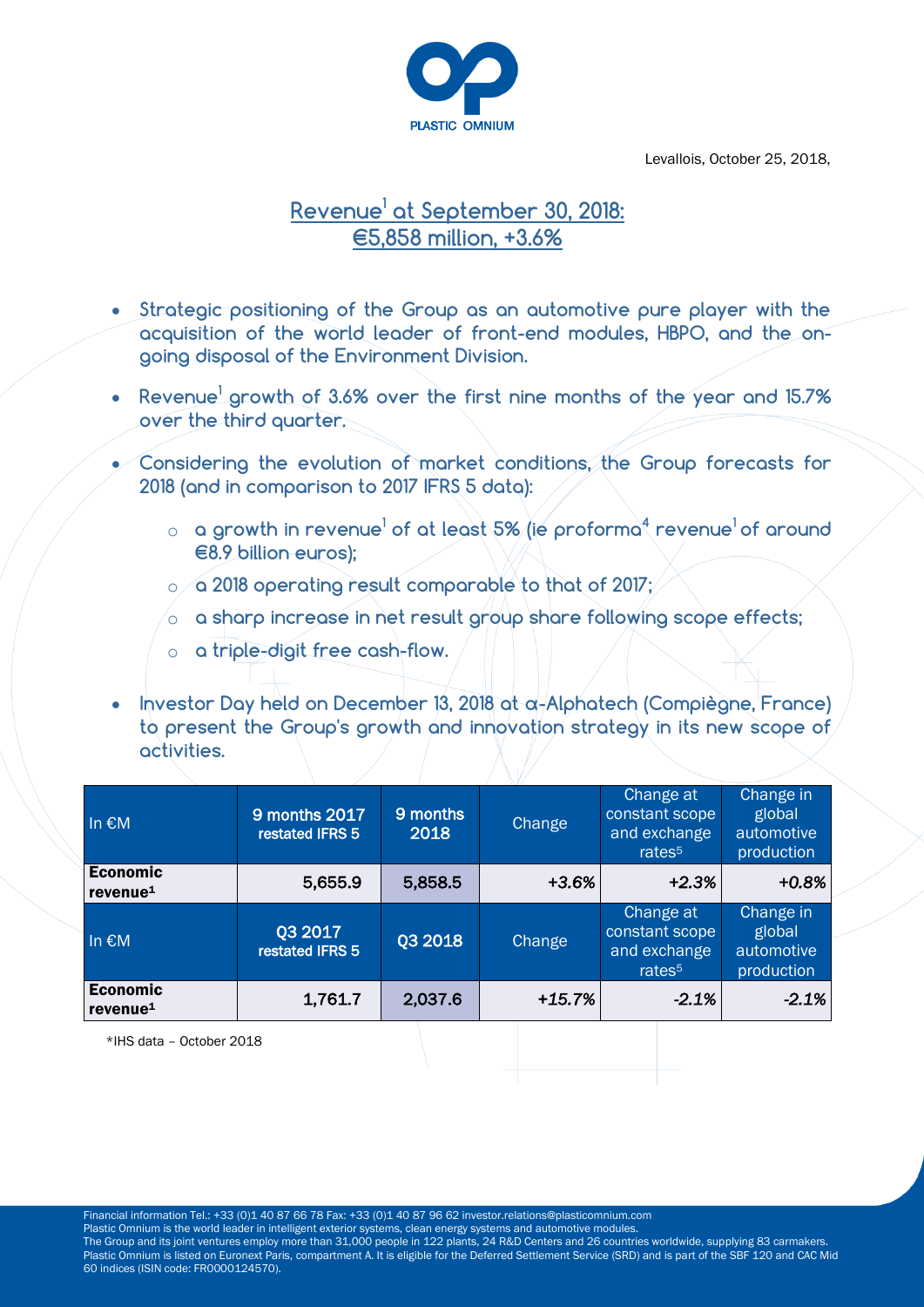### - **Planned disposal of the Environment Division**

On July 19, 2018, Compagnie Plastic Omnium signed a put option for the sale of its subsidiary Plastic Omnium Environment BV to the Latour Capital/BpiFrance (Banque publique d'investissement) consortium. Approval was obtained from the relevant competition authorities, as well as from the employee representatives. The closing of this operation is expected by the end of 2018.

In application of IFRS 5 on January  $1<sup>st</sup>$ , 2018, the results of the Environment business are presented in a specific line "results from discontinued operations". As a consequence, revenue from the first nine months of 2017 was restated to report on a basis comparable to the first nine months of 2018.

#### - **Takeover of HBPO, world leader of front-end modules**

On June 26, 2018, Compagnie Plastic Omnium completed the acquisition of the German group Mahle's 33.33% shareholding in the HBPO joint venture, up to then held by Plastic Omnium, Hella and Mahle. Plastic Omnium now holds 66.67% of HBPO, world leader of front-end modules, with a revenue of €2 billion.

In application of IFRS 10, Compagnie Plastic Omnium's revenue includes, starting on July 1, 2018, HBPO at 100% (full consolidation). Up to June 30, 2018, HBPO had been accounted for by the equity method and its share in revenue was reported in economic revenue only.

### - **New presentation of the Group's activities around two operating segments**

Since July 1<sup>st</sup>, 2018, Plastic Omnium reports its activities around two different operating segments: Plastic Omnium Industries brings together the production activities, with 98 plants in 22 countries:

- o *Intelligent Exterior Systems*, dedicated to complex and intelligent exterior systems.
	- o *Clean Energy Systems*, dedicated to clean energy storage systems.

Plastic Omnium Modules brings together the module assembly activities, with 24 sites in 11 countries:

o *HBPO,* dedicated to front-end modules.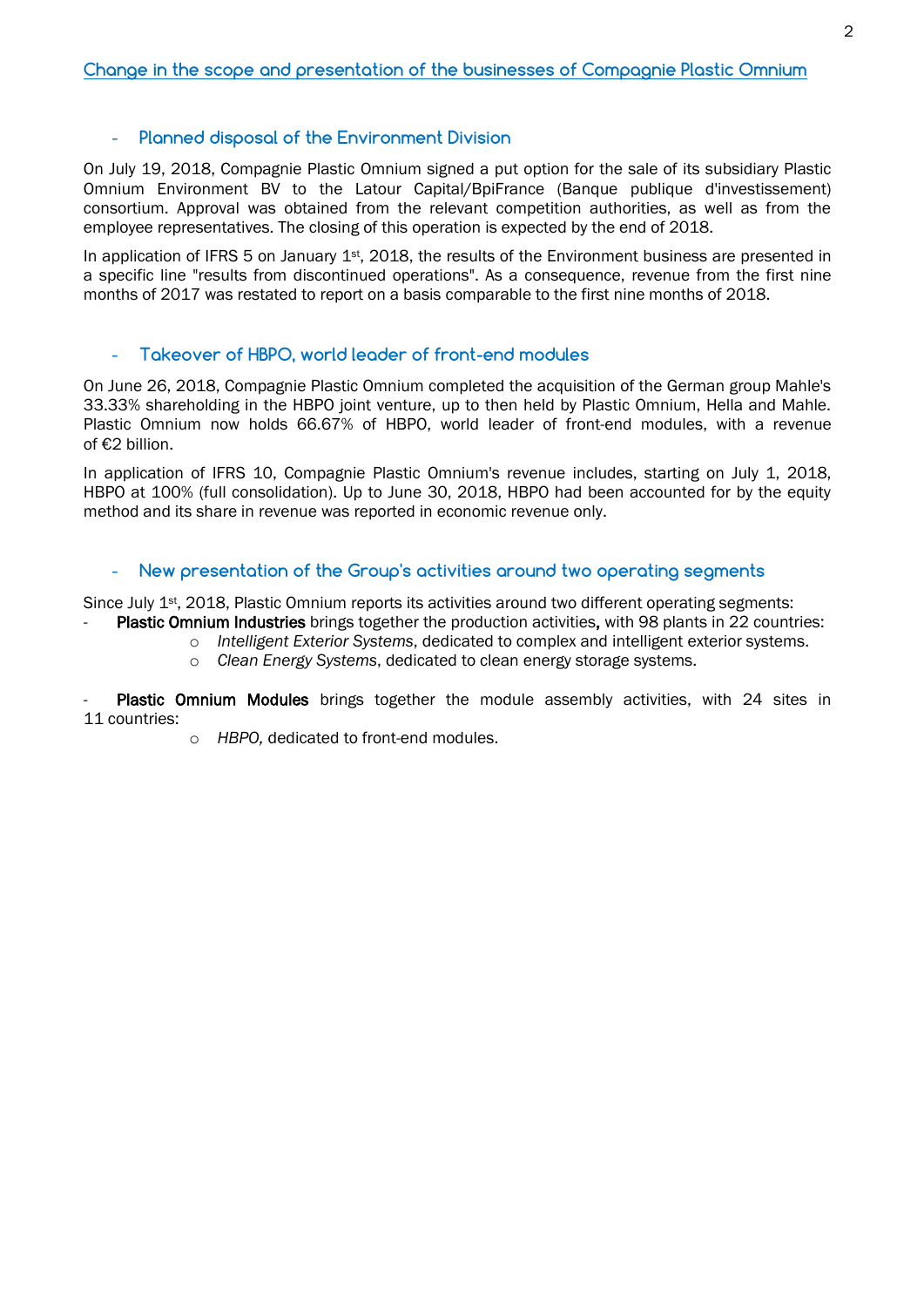### **Change in revenue by operating segment**

Over the first nine months of 2018, economic revenue<sup>1</sup> of Compagnie Plastic Omnium totaled €5,858.5 million, an increase of 3.6%, in comparison with the IFRS 5 restated first nine months of 2017.

Growth was 2.3% at constant scope and exchange rates ( $\epsilon$ 219.9 million due to negative currency effects and €255.9 million due to positive scope effects).

The outperformance of the automotive production was 1.5 point (IHS October 2018: automotive production up 0.8% over nine months), of which 2.8 points for Plastic Omnium Industries.

| In $\epsilon$ M<br>by operating segment | 9 months<br>2017<br>published | 9 months<br>2017<br>restated IFRS 5 | 9 months<br>2018 | <b>Change</b> | Change at<br>constant scope<br>and exchange<br>rates <sup>5</sup> |
|-----------------------------------------|-------------------------------|-------------------------------------|------------------|---------------|-------------------------------------------------------------------|
| <b>Plastic Omnium Automotive</b>        | 5,655.9                       |                                     |                  |               |                                                                   |
| <b>Plastic Omnium Industries</b>        |                               | 5,090.4                             | 5,002.2          | $-1.7%$       | $+3.6%$                                                           |
| <b>Plastic Omnium Modules</b>           |                               | 565.5                               | 856.3            | $+51.4%$      | $-4.6%$                                                           |
| <b>Plastic Omnium Environment</b>       | 245.5                         |                                     |                  |               |                                                                   |
| Economic revenue <sup>1</sup>           | 5,901.4                       | 5,655.9                             | 5,858.5          | $+3.6%$       | $+2.3%$                                                           |
| Joint ventures                          | 912.7                         | 912.7                               | 781.9            | $-14.3\%$     | $+4.8%$                                                           |
| <b>Consolidated revenue<sup>2</sup></b> | 4,988.7                       | 4,743.2                             | 5,076.6          | $+7.0%$       | +2.0%                                                             |

In the third quarter of 2018, Compagnie Plastic Omnium's economic revenue<sup>1</sup> amounted to €2,037.6 million, up 15.7% compared to the 2017 restated IFRS 5 3rd quarter. At constant scope and exchange rates, it was down by 2.1%, within a 2.1% drop in worldwide automotive production (source: IHS October 2018).

*Plastic Omnium Industries,* up 0.3% at constant scope and exchange rates, achieved an outperformance of 2.4 points compared to worldwide automotive production.

*Plastic Omnium Modules*, whose business is 30% German, was down 9.2% over the quarter. The cost structure of this activity is essentially variable. Three assembly plants are currently under construction (1 in Germany, 2 in Mexico) and will support growth from 2019.

| In €M<br>by operating segment           | Q3 2017<br>published | Q3 2017<br>restated IFRS 5 | Q3 2018 | Change    | Change at<br>constant scope<br>and exchange<br>rates <sup>5</sup> |
|-----------------------------------------|----------------------|----------------------------|---------|-----------|-------------------------------------------------------------------|
| <b>Plastic Omnium Automotive</b>        | 1,761.8              |                            |         |           |                                                                   |
| <b>Plastic Omnium Industries</b>        |                      | 1,576.0                    | 1,556.4 | $-1.2\%$  | $+0.3%$                                                           |
| <b>Plastic Omnium Modules</b>           |                      | 185.7                      | 481.2   | $+159.2%$ | $-9.2%$                                                           |
| <b>Plastic Omnium Environment</b>       | 77.4                 |                            |         |           |                                                                   |
| Economic revenue <sup>1</sup>           | 1,839.2              | 1,761.7                    | 2,037.6 | $+15.7%$  | $-2.1%$                                                           |
| Joint ventures                          | 305.4                | 305.4                      | 150.7   | $-50.7%$  | $-0.5%$                                                           |
| <b>Consolidated revenue<sup>2</sup></b> | 1,533.7              | 1,456.3                    | 1,886.9 | +29.6%    | $-2.2%$                                                           |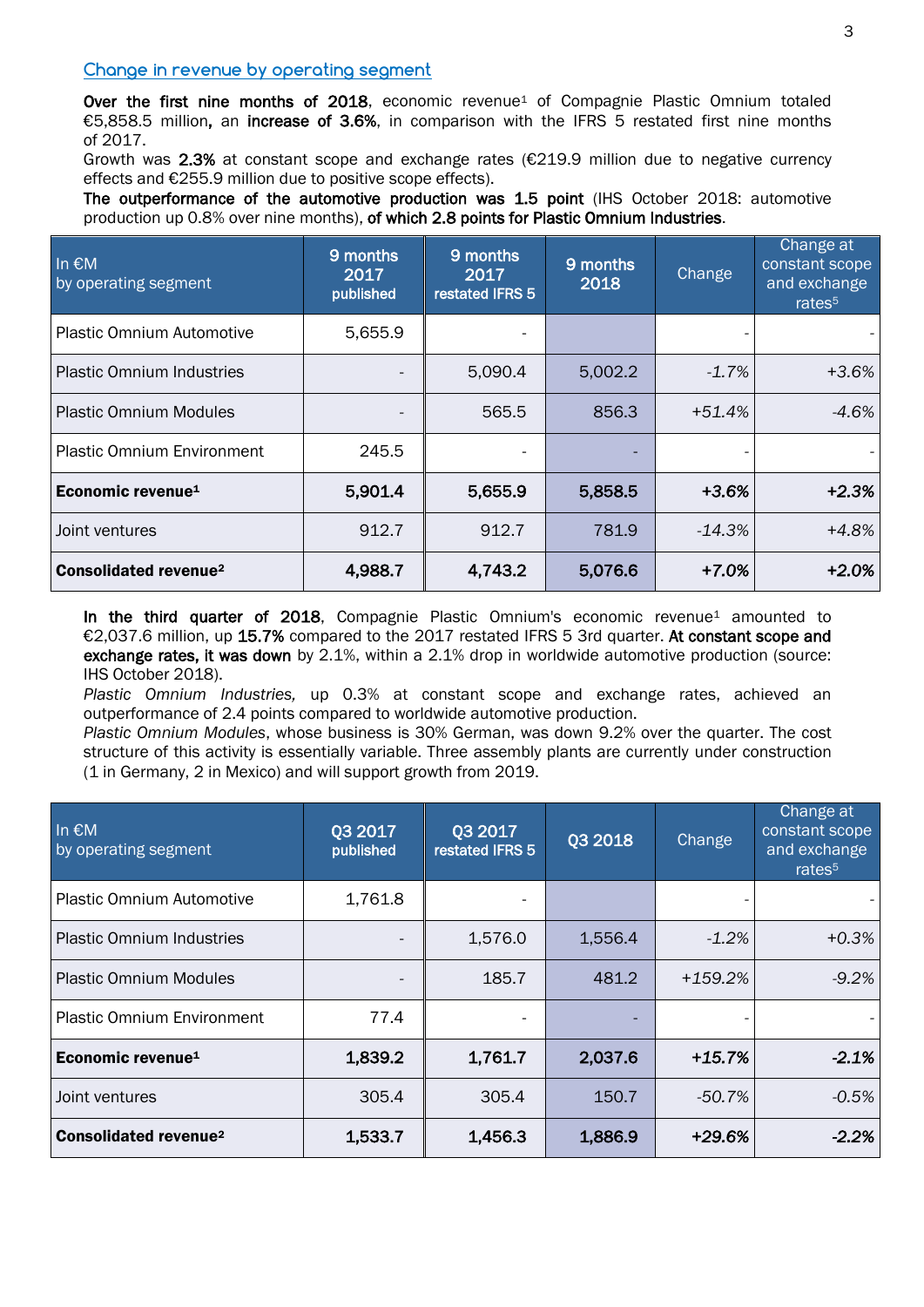#### **Change in economic revenue by region**

| In $\epsilon$ millions and % of sales<br>By region <sup>3</sup> | 9 months<br>2017<br>published | 9 months<br>2017<br>restated IFRS 5 | 9 months<br>2018 | Change    | Change at<br>constant scope<br>and exchange<br>rates <sup>5</sup> |
|-----------------------------------------------------------------|-------------------------------|-------------------------------------|------------------|-----------|-------------------------------------------------------------------|
| Europe                                                          | 3,198.1                       | 2,972.5                             | 3,189.0          | $+7.3%$   | $+2.2%$                                                           |
| North America                                                   | 1,539.2                       | 1,532.2                             | 1,525.4          | $-0.4%$   | $+0.3%$                                                           |
| South America                                                   | 205.4                         | 198.8                               | 154.1            | $-22.5%$  | $+5.4%$                                                           |
| Asia, including China                                           | 958.7                         | 952.4                               | 990.0            | $+3.9%$   | $+5.7%$                                                           |
| Economic revenue <sup>1</sup>                                   | 5,901.4                       | 5,655.9                             | 5,858.5          | $+3.6%$   | $+2.3%$                                                           |
| Joint ventures                                                  | 912.7                         | 912.7                               | 781.9            | $-14.3\%$ | $+4.8%$                                                           |
| <b>Consolidated revenue<sup>2</sup></b>                         | 4,988.7                       | 4,743.2                             | 5,076.6          | $+7.0%$   | $+2.0%$                                                           |

| In $\epsilon$ millions and % of sales<br>By region <sup>3</sup> | <b>Q3 2017</b><br>published | 03 2017<br>restated IFRS 5 | Q3 2018 | Change   | Change at<br>constant scope<br>and exchange<br>rates <sup>5</sup> |
|-----------------------------------------------------------------|-----------------------------|----------------------------|---------|----------|-------------------------------------------------------------------|
| Europe                                                          | 963.2                       | 892.2                      | 1,069.0 | $+19.8%$ | $-3.2%$                                                           |
| North America                                                   | 491.2                       | 488.7                      | 582.3   | $+19.1%$ | $-2.5%$                                                           |
| South America                                                   | 76.3                        | 74.5                       | 52.7    | $-29.2%$ | $+2.2%$                                                           |
| Asia, including China                                           | 308.5                       | 306.3                      | 333.6   | +8.9%    | $+1.2%$                                                           |
| Economic revenue <sup>1</sup>                                   | 1,839.2                     | 1,761.7                    | 2,037.6 | $+15.7%$ | $-2.1%$                                                           |
| Joint ventures                                                  | 305.4                       | 305.4                      | 150.7   | -50.7%   | $-0.5%$                                                           |
| <b>Consolidated revenue<sup>2</sup></b>                         | 1,533.7                     | 1,456.3                    | 1,886.9 | +29.6%   | $-2.2%$                                                           |

Over the first nine months of the year, business activities in Europe, which represent 54% of total revenue<sup>1</sup>, was up 7.3%. It benefited from the full consolidation of HBPO on July 1<sup>st</sup>, 2018, 60% of whose activity is European. At constant scope and exchange rates, the activity posted an increase of 2.2%, outperforming by 2.1 points the worldwide automotive production, stable at +0.1%.

For the 3rd quarter, growth reached 19.8% (full consolidation of HBPO for an entire quarter). At constant scope and exchange rates, revenue in Europe was down 3.2% within a decrease in automotive production of 5.3%. European automotive production has been particularly affected by occasional difficulties of OEMs in the application of the WLTP standards, especially in Germany (production down by 17.3%). This country is the largest contributor to the group's revenue (18% of total revenue). Excluding Germany, sales were up by 2.2%, mainly driven by Eastern Europe.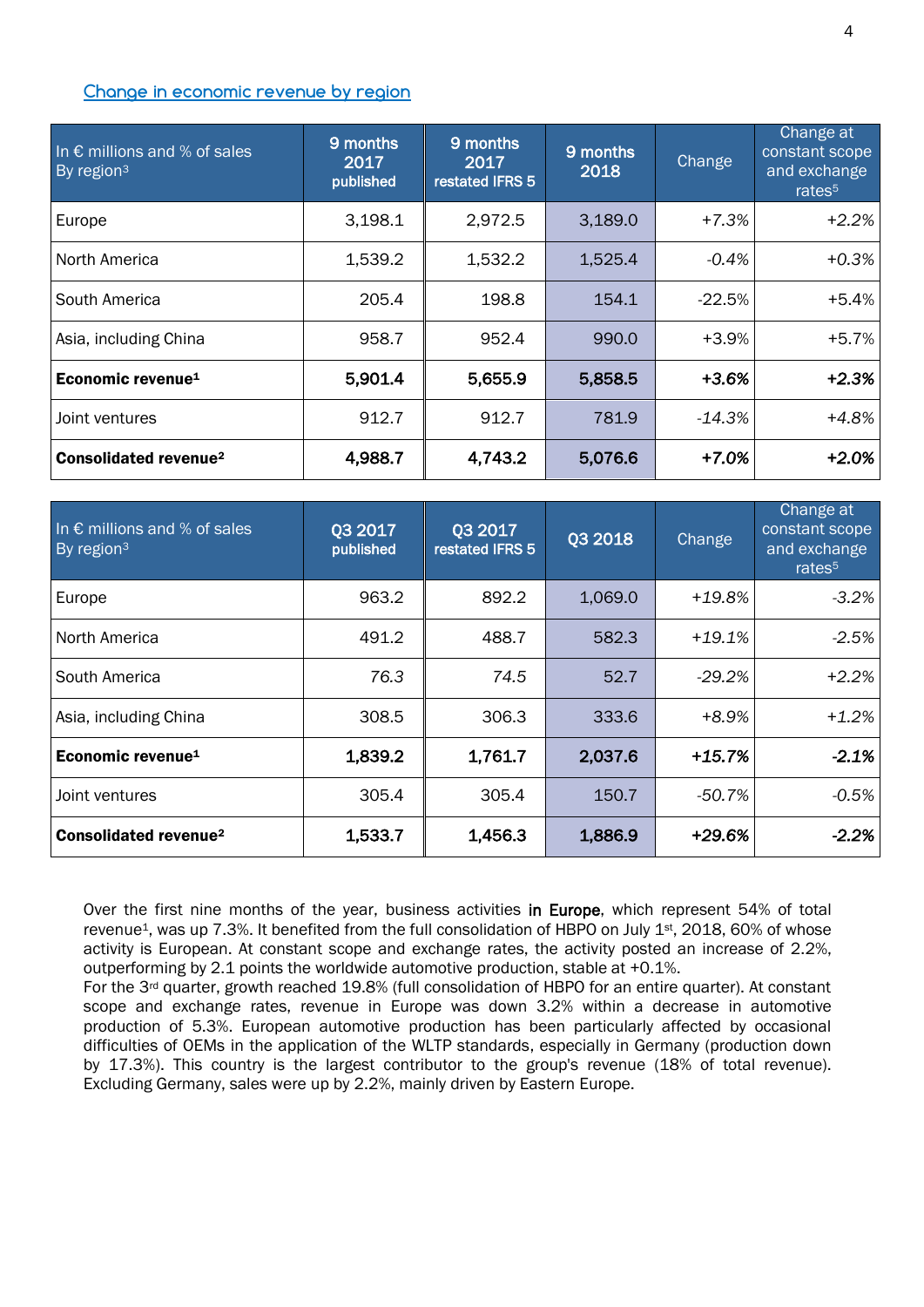Business in North America grew slightly by 0.3% at constant scope and exchange rates over the first nine months of the year, in a context of automotive production down 1.2%.

In the third quarter, growth was up 19.1% due to the integration of HBPO: its contribution to revenue was €138 million. At constant scope and exchange rates, business in North America was down 2.5% in a context of worldwide automotive production up 1.7%. In July 2018, Plastic Omnium commissioned the Greer plant (South Carolina) for BMW, to which it initially transferred production from the Anderson plant (South Carolina). This plant, the Group's first 4.0 plant, will eventually represent the largest plant in the group, with more than \$450 million in revenue. The group is also in the process of launching new programs at its Mexican plants and has recently gained market share at HBPO. It thereby confirms its ability to significantly accelerate its growth in North America starting in 2019.

Business in Asia, including China, increased by 5.7%, at constant scope and exchange rates over nine months. In China, which represents revenue<sup>1</sup> of €549.5 million, or 9% of total revenue, the increase in business at constant exchange rates, came to 10.2% over the first nine months of the year. In the third quarter, growth in China was up 4.0%, whereas automotive production was down 3.6%, i.e. an outperformance of 7.6%. In this country, the Group is benefiting from gains in market shares, a steady ramp-up in its industrial footprint and an increasing business especially with European OEMs.

# **2018 outlook**

Compared to an annual growth of the global automotive production estimated at +2.2% in July 2018, the latest forecasts for 2018 reduce it to +0.7% (source IHS: October 2018).

Given this evolution, the Group forecasts for 2018 (and in comparison with 2017 IFRS 5 data):

- a growth in revenue<sup>1</sup> of at least 5% (ie proforma<sup>4</sup> revenue<sup>1</sup> of around  $\epsilon$ 8.9 billion euros);
- a 2018 operating result comparable to that of 2017;
- a sharp increase in net result group share following scope effects;
- a triple-digit free cash-flow.

On December 13, 2018, Plastic Omnium will hold in α-Alphatech (Compiègne, France) an Investor Day dedicated to its growth and innovation strategy in its new scope of business.

## **Calendar**

| December 13, 2018 | Investor Day in α-Alphatech (Compiègne, France) |
|-------------------|-------------------------------------------------|
| February 14, 2019 | 2018 annual results                             |

The conference call for financial analysts, investors and journalists will take place today at 7:30 am (Paris time).

#### Dial-in numbers are the following:

- United Kingdom Toll: +442071943759 PIN: 50945666#
- United States Toll: +1 6467224916 PIN: 50945666#